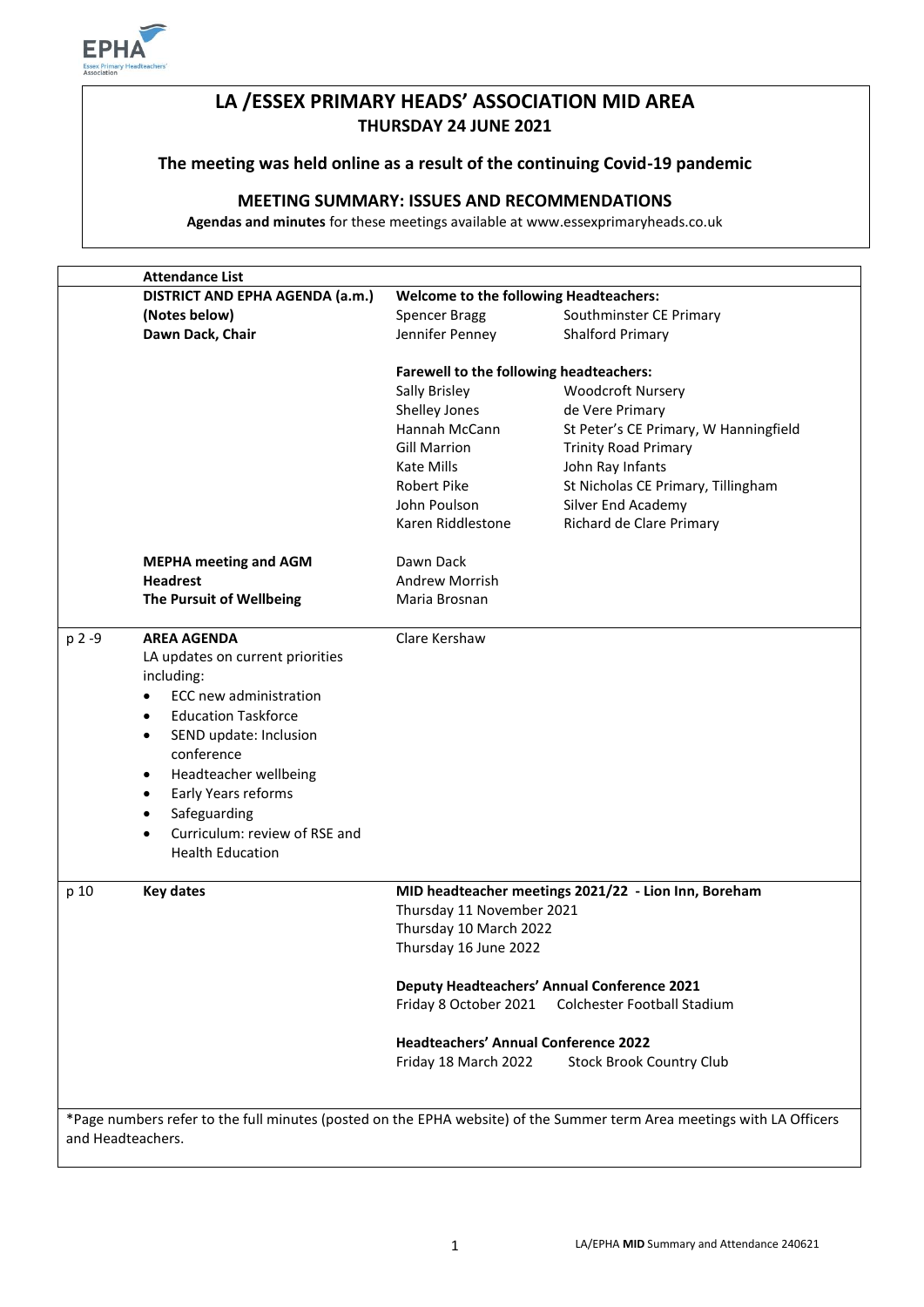

# **LA /ESSEX PRIMARY HEADS' ASSOCIATION MID AREA THURSDAY 24 JUNE 2021**

### **ATTENDANCE ONLINE**

#### **Present**

Amanda Buckland-Garnett Geraldine Denham-Hale Jane Landa-Arrese Moulsham Infants

Lois Ashforth Cold Norton Primary Richard McIntosh Baddow Hall Juniors Deborah Bailey John Bunyan Primary Sarah Meares Terling CE Primary Ruth Baugh **White Notley CE Primary** Joanne Morgan Gosfield Primary

Dawn Baker CEO Hera Academy Trust Jacquelyn Pick Springfield Primary Spencer Bragg Southminster Primary Rachael Plunkett Priory Primary, Bicknacre Alex Burden Great Waltham CE Primary Matt Poyton Lawford Mead Primary Dida Burrell **Example 20 White Court Primary** Rowen Prigg St Michael's CE Juniors Dawn Dack Wentworth Primary/Mid Chair Lesley Roche Cour Lady Immaculate C Primary Helen Castell **Writtle Infants** VIII **No. 2016** Julie Sarti Colne Engaine/Belchamp St Pauls Alison Cole St Peter's CE Primary, Coggeshall Emma Saward Notley Green Primary Anna Conley The Howbridge Infants Helen Shaw Elmwood Primary Lisa Dale **Howbridge Juniors** Caroline Shingleton Wethersfield Primary St Mary's CE Primary, Burnham-on-Crouch Sharon Derbyshire St Pius X Catholic Primary Kirsty Stuart Ridgewell CE Primary Kate Garnett Tollesbury School Paul Sully Paul Sully Beehive Lane Primary Sarah Ginzler-Mayer St Joseph's and St Francis Catholic | Theresa Walker St Mary's, Woodham Ferrers Carol Gooding **Danbury Park Primary Carol Greg Waters** The Bishops CE & Catholic Primary Mary Gurr **Hatfield Peverel Infants** Hatfield CE Primary Lisa Waters East Hanningfield CE Primary Karen Harrison John Ray Juniors Debs Watson Tanglewood Nursery Natalie Hawkes Newlands Spring Primary **Nike Williams** Matalie Hawkes Newlands Spring Primary Ceri Jones Chipping Hill Primary Nike Wood Elm Hall Primary Shelley Jones **De Vere Primary Community** Justin Wrench Great Bradfords Juniors Ann Kelliher Holy Family Catholic Primary Catherine Lewis **Holy Trinity CE Primary, Halstead** | In Attendance Sarah Manning Galleywood Infants **Pam Langmead** EPHA Professional Officer Gill Marrion **Trinity Road Primary State Community** Jennifer Hone **Helena Romanes Primary** Liz Maycock Little Waltham CE Primary Jodie Evans High Ongar Primary Hannah McCann St Peter's, W Hanningfield Sean Tobin Serlesduna Trust

Jakki Sibley Claire Smyth

Andrew Morrish Headrest

Rebecca Black St Andrew's Juniors State Stephanie Newland St Margaret's CE Primary Collingwood Primary **Collingwood Primary** Jinnie Nicholls Bulmer St Andrew's/St Giles CE Primary Earls Colne Primary Beckers Green Primary

Maria Brosnan Pursuit Wellbeing

Note: If your attendance or apologies have not been noted please contact the EPHA Professional Officer at [pam@langmead.me.uk](mailto:pam@langmead.me.uk) for amendment.

**LA Officers**

Clare Kershaw Director of Education **Apologies** Catherine Hutley Assistant Director, Mid Ian Bowyer Boreham Primary Alison Fiala **Head of Education and Early Years** Andrew Cumpstey St Michael's Juniors Jo Barclay **Head of Education Safeguarding** Kate Mills **Kate Mills** John Ray Infants Caroline Gibson School Effectiveness Partner, Mid | Amanda Reid Perryfields Infants Vikki Webber School Effectiveness Partner, Mid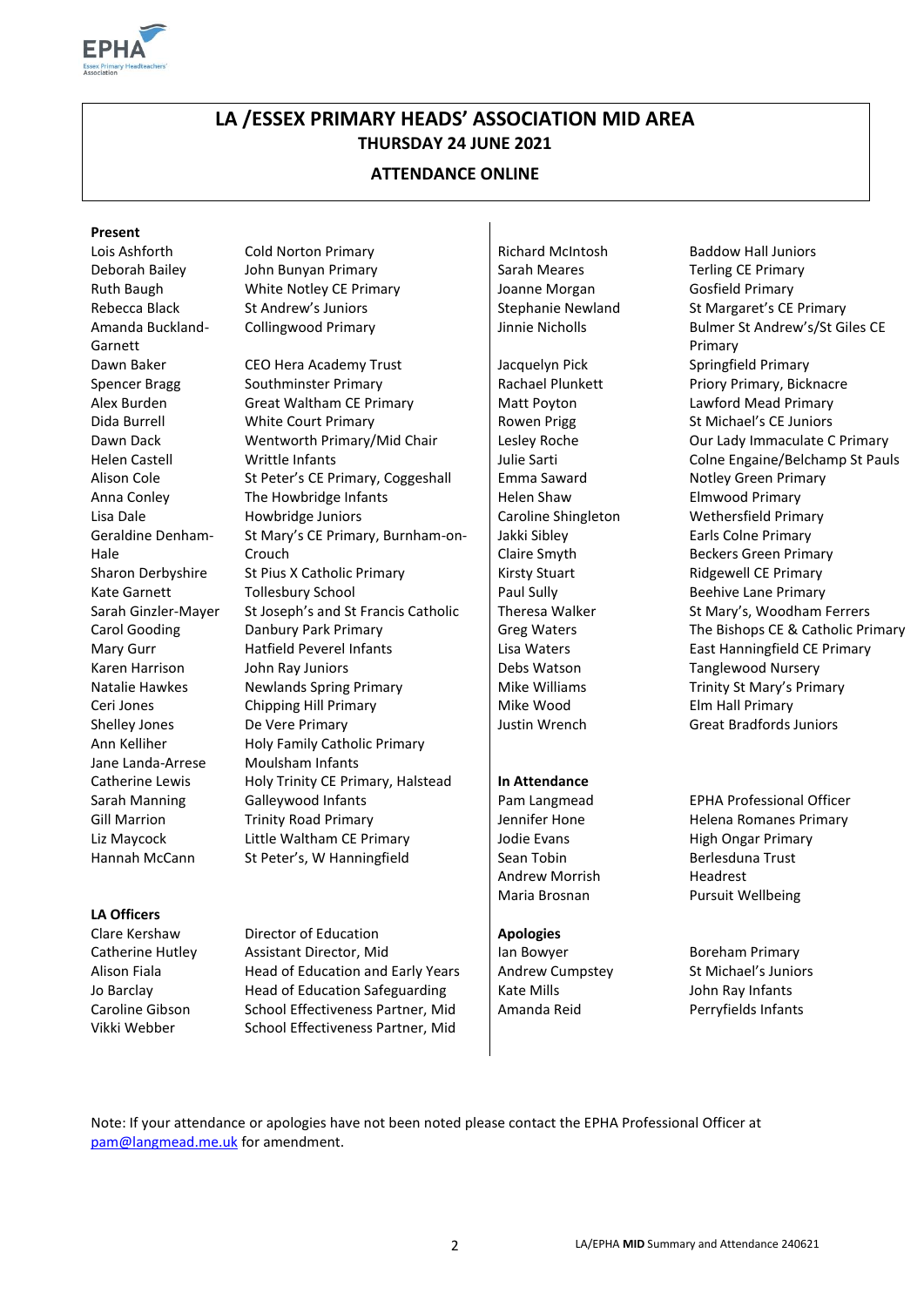

#### **MID EPHA AREA MEETING MINUTES 24 JUNE 2021**

#### **1. WELCOME**

The meeting was held online as a result of the continuing Coronavirus pandemic. Dawn Dack, the Mid Area Chair welcomed headteachers to the meeting.

#### **Welcome to the following Headteachers:**

| <b>Spencer Bragg</b> | Southminster CE Primary |
|----------------------|-------------------------|
| Jennifer Penney      | <b>Shalford Primary</b> |

#### **Farewell to the following headteachers:**

| Sally Brisley       | <b>Woodcroft Nursery</b>              |
|---------------------|---------------------------------------|
| Shelley Jones       | de Vere Primary                       |
| Hannah McCann       | St Peter's CE Primary, W Hanningfield |
| <b>Gill Marrion</b> | <b>Trinity Road Primary</b>           |
| Kate Mills          | John Ray Infants                      |
| Robert Pike         | St Nicholas CE Primary, Tillingham    |
| John Poulson        | Silver End Academy                    |
| Karen Riddlestone   | Richard de Clare Primary              |

If you are leaving please make use of the EPHA new heads' checklist, and complete it for your successor. This is available on the EPHA website at <https://essexprimaryheads.co.uk/info-and-documents/good-practice/>

#### **2. DELIVERY OF THE EARLY CAREER FRAMEWORK PROGRAMME AND NPQs**

Andrew Smith, headteacher at Lyons Hall Primary, sent the following information which outlines support available for the Early Career Framework and NPQs.

In addition to Teaching School Hubs, other organisations can deliver the Early Career Framework and reformed NPQs. In Essex, the Professional Learning Network/Lyons Hall School has chosen to deliver both the ECF programme and the suite of NPQ programmes to give schools more of a choice of provision.

PLN/LH has a long, proven track-record of delivery on these priorities across Essex and its borders, having delivered NPQs for the last 18 years, the Accelerate programme (a precursor to the ECF) and currently delivering the early roll out of the ECF programme.

## **Early Career Framework**

PLN is a Delivery partner for Ambition Institute providing the DfE funded Full-Induction Programme at no cost to your school. The two-year programme is delivered by a team of facilitators who are experienced practising teachers. It includes:

- Training for Early Career teachers (ECTs) and mentors
- Materials can be adapted to respond to the context of our schools.
- Mainly online content and video conferencing

PLN has chosen Ambition as their programme is completely flexible. If school has a different priority one week (e.g. parents evening, assessment) or if the Early Career Teacher or mentor is absent, they miss that week and start again the next week - they don't have to 'catch up' with the missed week.

The Department for Education is funding all training, at no cost to schools.

All state funded schools offering statutory induction will receive additional funding to deliver the Early Career Framework reforms.

The funding will cover:

5% off timetable in the second year of induction for all early career teachers to undertake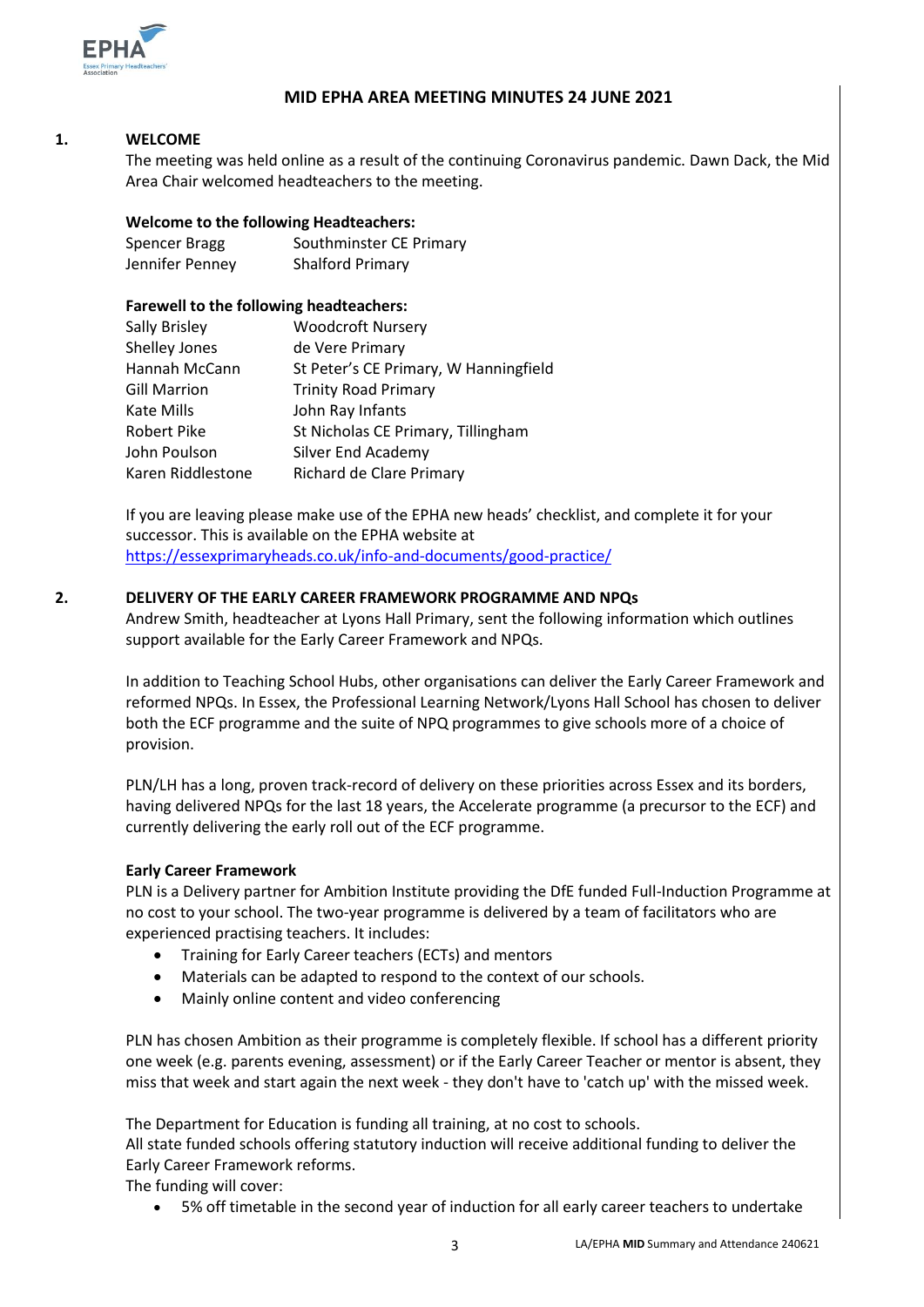

induction activities including training and mentoring - **£1200**

 Funding for mentors to spend with early career teachers in the second year of induction - this is based on 20 hours of mentoring across the academic year - **£900**

For those on the Full Induction Programme, there will be a payment to schools for the time that mentors of ECTs spend on DfE mentor training (ie training from a funded programme provider) which will consist of 36 hours of backfill time over two years per mentor.

| <b>Mentor's Unit Cost</b> (years 1 & 2)<br>Time off timetable for training | <b>England</b><br>$\sqrt{2}$ (excluding the $\sqrt{2}$<br>London Area) | <b>Inner</b><br>London<br>Area | <b>Outer</b><br>London<br>Area | <b>Fringe</b><br>Area |
|----------------------------------------------------------------------------|------------------------------------------------------------------------|--------------------------------|--------------------------------|-----------------------|
| 36h cost (2 years of training)                                             | £1576.10                                                               | £1929.24                       | £1737.14                       | £1623.24              |

NB

Funding for training and support in year 1 is funded directly to schools as now through the National Funding Formula.

#### **Reformed NPQs:**

PLN/LH will continue to deliver the whole suite of reformed NPQs across all phases and settings. Working in partnership with Teach First, alongside Surrey Teaching Schools Network with whom we have a long standing relationship.

Some NPQs will be funded and for some schools in more difficult circumstances there will be full scholarship funding – the DfE has not released this information yet.

#### **3. MID EPHA ANNUAL GENERAL MEETING**

# **a) CHAIR'S REPORT**

Dawn Dack, Chair of Mid EPHA, gave the following report.

#### **Introduction**

I would like to thank Pam for being everything to everyone. She has been working for EPHA for more years than anyone can remember and she is the rock that we all rely on. When you need to check a piece of information, have a shoulder to cry on, have a joke or have a moan, she is there at the end of the phone, email or a zoom call. Without her EPHA would just not work. You are brilliant Pam. You continue to work for the betterment of education and Headteacher well-being. I am sure my colleagues will join me in sending you a round of applause and many congratulations via email and text message - some might even switch a camera on and un mute to whoop and cheer!!!!

#### **Review of the year**

Last year I spoke to you all about the challenges we had all faced from Lockdown 1.0. How we had all coped and closed schools within 2 days. I hoped that it would never happen again! I talked about how we had been thinking about the new Ofsted inspections the previous October and how that had gone out of the window fairly quickly. I then talked about a possible second peak. Who knew that we would have a small respite over the summer holiday, before Lockdown 2.0. The Autumn Term tumbled out of control within weeks. We had schools closing bubbles multiple times, we had a hybrid approach to learning online and in school, we had staff isolating and then coming back, we had Ofsted virtual visits and we were trying our best with the ever changing guidelines being issued by the government. Managing schools through an increasing R-Value and viral load became almost impossible. This was then followed by the new tier system, which didn't allow for parity across the county. We had the ridiculous notion that you might live or work in an area where restrictions meant a school couldn't open, but 100m down the road, it was possible.

After one of the weirdest Christmas's possible we were preparing to open schools again, until a brave decision was made by our Director of Education to close the schools that were still open. I don't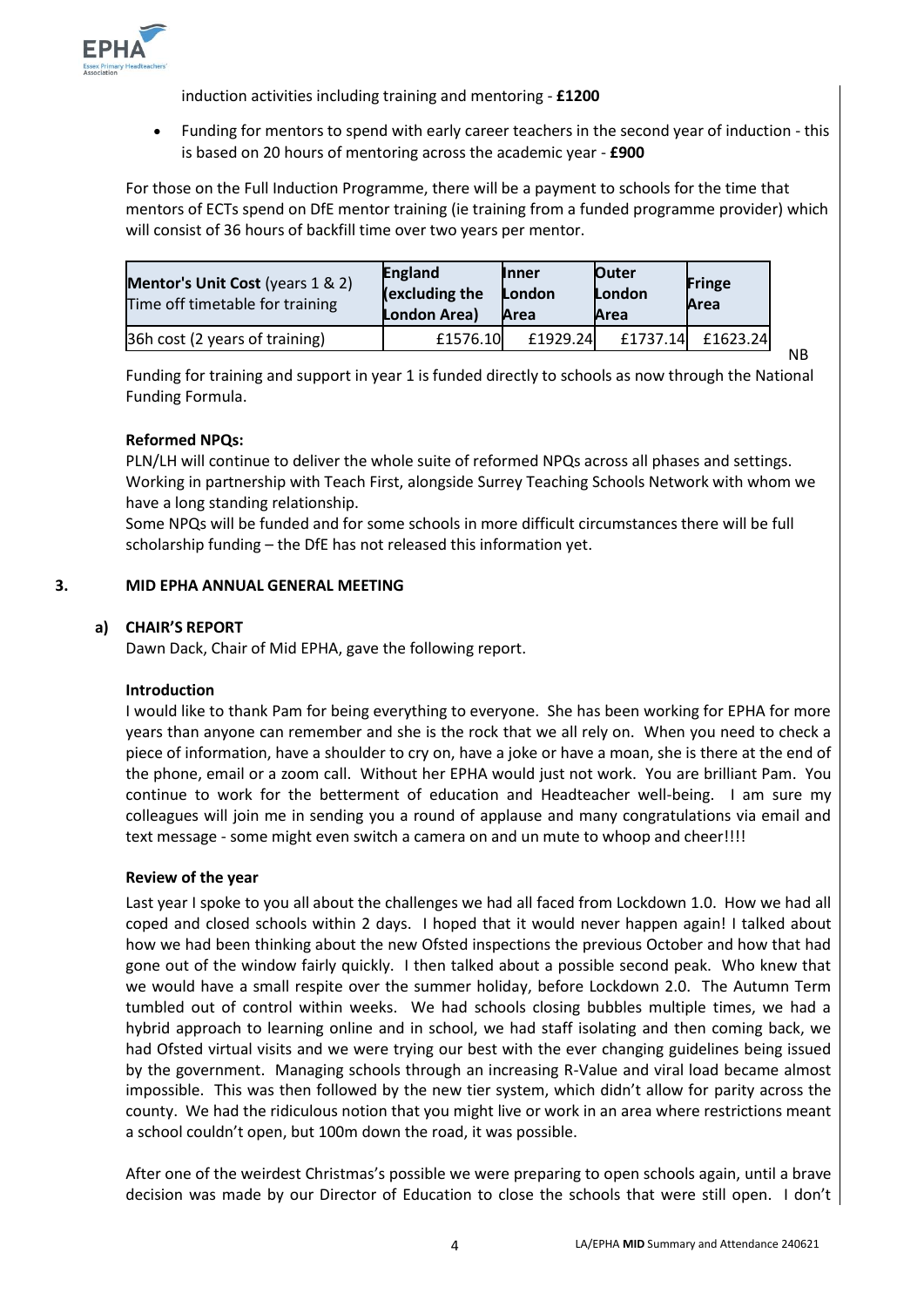

think I will ever forget having taken a call over Sunday lunch the day before schools were to open, and then having to work out how to close my school within 18 hours and gather the information on who our key worker families were before reopening on the Tuesday, only to find out on the Monday night we were in to Lockdown 3!!!

Since then the pressure has just continued to rise. We are now all masters of the LFT, we know what a PCR is and now understand which is more important - or not!!! We collate results twice a week in our own time and still aren't allowed time off as we are checking for positive COVID results within our parent community over the weekends via email. We have managed a million updates to our risk assessments, dealt with shielding and then not shielding staff. We have written individual risk assessments, upped the amount of online learning being offered and managed the transition between online and in person learning. Some of us have become Zoom stars in our own right and we have ensured all our policies and procedures are up to date. We have taken a massive load of safeguarding cases and been asked to make instant, and often life changing decisions for our communities. We have ensured we have kept in touch with children who may not even be in the same time zone. We have been a pillar of strength for our staff and community and at no point have we been able to make a mistake or show fatigue. We have been a front line service of unsung heroes.

Without your leadership and the commitment of your staff, our NHS workers and other Key Workers would not have been able to save lives or keep the country going. We have been the only places in the UK where it has been legally possible to have more than 30 people gathering since the start of COVID. We have been expected to put ourselves at risk and we have done this because of the commitment we have to the children and families we work with. It is appalling that the government has now rewarded school staff with a pay freeze to thank them for their role in ensuring the country continued to function.

As restrictions ease we are now faced with further impossible decisions. Should we be booking the residential trip, should we have a sports day or Year 6 leavers' party? Decisions on these events alone are enough to make quiver when you think of the risks associated with them. In addition to this we now have the teams of people that have been able to work from home wanting to poke about in schools again as life is 'getting back to normal'.

Well I say that it isn't!

The last 18 months have been brutal for Heads. We have used every last ounce of energy to keep every plate spinning and we are all overflowing with stress. The mere mention of Ofsted is making us feel sick. We need time to recover, before someone starts looking at why we haven't had a chance to do a learning walk, a lesson visit, a deep dive. There needs to be recognition by the Local Authority that just because the restrictions are being lifted, it doesn't mean that schools and Heads are now ready for business as usual. We need the LA to support us on this. What I can tell you is that EPHA will make this very very clear to every agency that wants to visit a school and poke around.

#### **What is to come?**

This year I have absolutely no idea! I couldn't have been more wrong last year and therefore I'm not going to even bother this year.

I am immensely proud to Chair this group of Heads. You are brilliant at your jobs. You are all still standing (just about)! I'm sure some of you are hiding how you actually feel and this is where I get serious. You must talk to colleagues. This is the only way we can survive what we have been through. Be honest, have a cry. It is ok not to be ok.

I sit here in my office and I applaud every single one of you for being you, for still running your schools, for making a difference to the lives of your community and staff.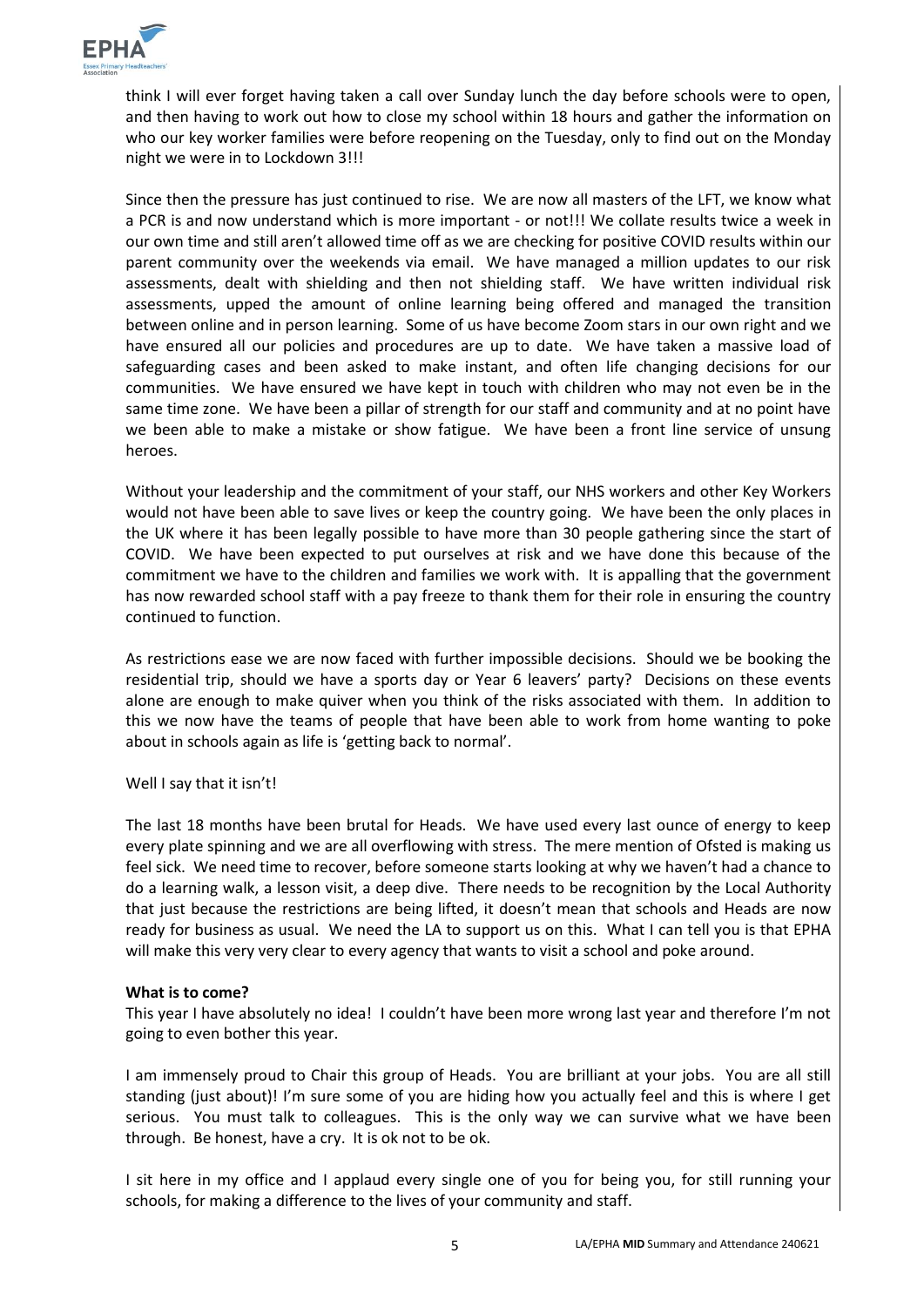

We are all the Essex Primary Headteachers Association. We are all caring, compassionate and bloody brilliant at our jobs. Enjoy the summer when it comes and switch off and rest!!!!!!!!!

### **b) ELECTION OF OFFICERS AND LOCAL DELIVERY GROUP REPRESENTATIVES**

| Chair                        | Dawn Dack (Wentworth Primary)                        |
|------------------------------|------------------------------------------------------|
| <b>Vice-Chair</b>            | Amanda Reid (Perryfields Infants)                    |
| <b>Treasurer</b>             | Dawn Baker (Lawford Mead Primary)                    |
| <b>Braintree</b>             | Dida Burrell (White Court Primary)                   |
| <b>Chelmsford N</b>          | Amanda Reid (Perryfields Infants)                    |
| <b>Chelmsford W</b>          | Dawn Baker (Lawford Mead Primary)                    |
| <b>Chelmsford S</b>          | Richard McIntosh (Baddow Hall Juniors)               |
| <b>Halstead</b>              | Jinnie Nicholls (St Giles' and St Luke's Federation) |
| <b>Maldon</b>                | Dawn Dack (Wentworth Primary)                        |
| Dengie                       | Lois Ashforth (Cold Norton Primary)                  |
| Witham                       | Anna Conley (The Howbridge Infants)                  |
| <b>South Woodham Ferrers</b> | Amanda Buckland-Garnett (Collingwood Primary)        |

The officers and Local Delivery Group representatives were thanked for the hard work that they do on behalf of headteachers in the West Area and for agreeing to continue in their roles or taking on new positions.

**c) The Summer term EPHA newsletter**, including dates for the 2021/22 school year, was circulated to headteachers in advance of the meeting -these can also be found on the EPHA website [www.essexprimaryheads.co.uk.](http://www.essexprimaryheads.co.uk/)

#### **d) EPHA Annual Subscription**

Funding for EPHA will be continue to be top-sliced from the Delegated Schools Grant. Area meetings will continue to be "free" to all primary headteachers, as will the website, headteacher briefings and advice and support from the Professional Officer. [https://essexprimaryheads.co.uk/files/what-headteachers-get-in-return-for-their-epha-contribution-](https://essexprimaryheads.co.uk/files/what-headteachers-get-in-return-for-their-epha-contribution-2020-21.pdf)[2020-21.pdf](https://essexprimaryheads.co.uk/files/what-headteachers-get-in-return-for-their-epha-contribution-2020-21.pdf)

### **e) EPHA County Annual General Meeting**

The EPHA county AGM will be held on Thursday 30<sup>th</sup> September at the Lion Inn, Boreham.

#### **f) Conferences**

Headteachers were reminded that the Deputy Headteachers' conference will be held on Friday 8 October 2021, once again in person at the Colchester Football Stadium (key note speakers Mick Waters and Mary Myatt) and next year's annual Headteachers' conference will be held on Friday 18 March 2022 at Stock Brook Country Club.

The programme and booking form for the Deputy Conference will be emailed to schools at the end of June.

#### **4. HEADREST**

Headrest was co-founded in October 2020 by Ros McMullen and Andrew Morrish, two former headteachers and Multi-Academy Trust CEOs.

Headrest is a confidential, free telephone support service for headteachers. The free service means that a group of experienced headteachers, who coach and mentor serving heads and senior executive leaders, are offering 'a listening ear' free of charge for those who are exhausted and needing to chat with someone who understands. In this session, Andrew Morrish introduced and explained how the helpline works and why it was set up to support heads at this critical time. More information at<https://www.headrestuk.co.uk/>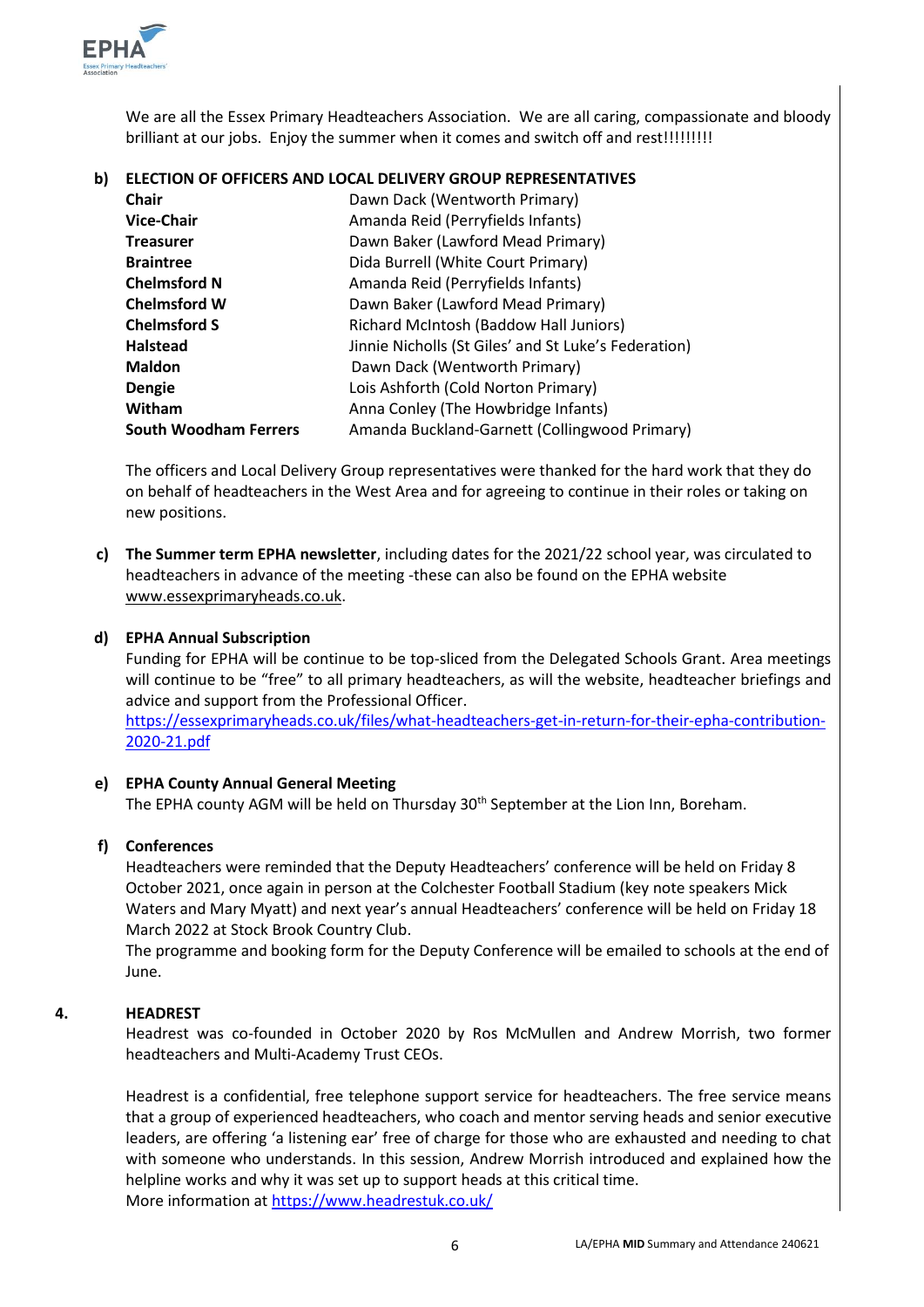

#### Why now?

- Headteacher wellbeing a priority
- Increase in workload/anxiety levels
- Operational and not strategic
- Lack of support for headteachers
- Sodden sponges
- The need for rapid response
- We've sat in your chair
- Safe, non-judgmental, anonymous

#### Key issues being brought to the helpline

- Bubbles/safety
- Ill health (self and family)
- Feeling overwhelmed/stress
- Parental demands
- Facebook/Social Media
- Lack of governance support
- Lack of LA/MAT support inc HR
- Suspension, disciplinary etc.
- Ofsted, monitoring etc.

How it works DM on Twitter @Headrest\_UK

Phone for free on 0800 862 0110

Website[: www.HeadrestUK.co.uk](http://www.headrestuk.co.uk/)

Email [Hello@HeadrestUK.co.uk](mailto:Hello@HeadrestUK.co.uk)

#### **Headrest will always get back to you.** More information at<https://www.headrestuk.co.uk/>

#### **5. THE PURSUIT OF WELLBEING**

Maria Brosnan is an experienced leadership and wellbeing trainer, mentor and coach, who works with senior leaders and teachers in schools. She works with the Heartmath Institute, which employs biofeedback technology that tracks the function of the heart, and enables participants to manage and control their physiology.

Many believe that disruption necessitates grit - we just have to "push through" until the storm passes. However, evidence shows that "gritting through" challenge ultimately impedes performance, wasting time and resources, and impacts our health.

In this presentation, Maria explained the physiology of stress and the impact it has on performance and effectiveness, and gave a simple but effective strategy to make immediate improvements.

Maria explained the impact of stress on performance:

Zone A – healthy pressure, improves performance Zone B – a rising amount of pressure – leads to optimal performance, a stage of maximum efficiency and effectiveness PERCEPTION CHANGE Zone C – hyper-reactive stage – an unpleasant place to be Zone D – leads to emotional and physical exhaustion